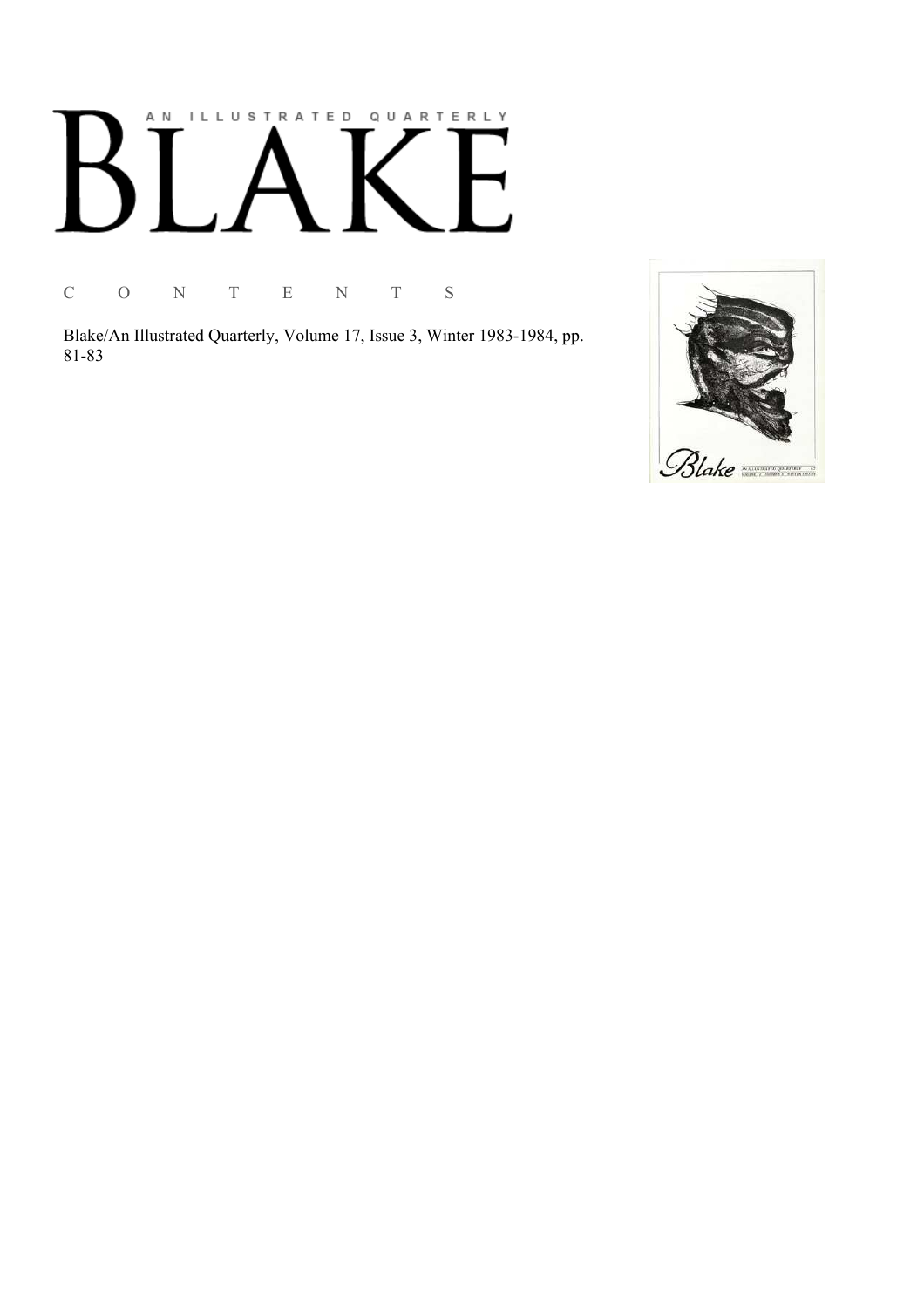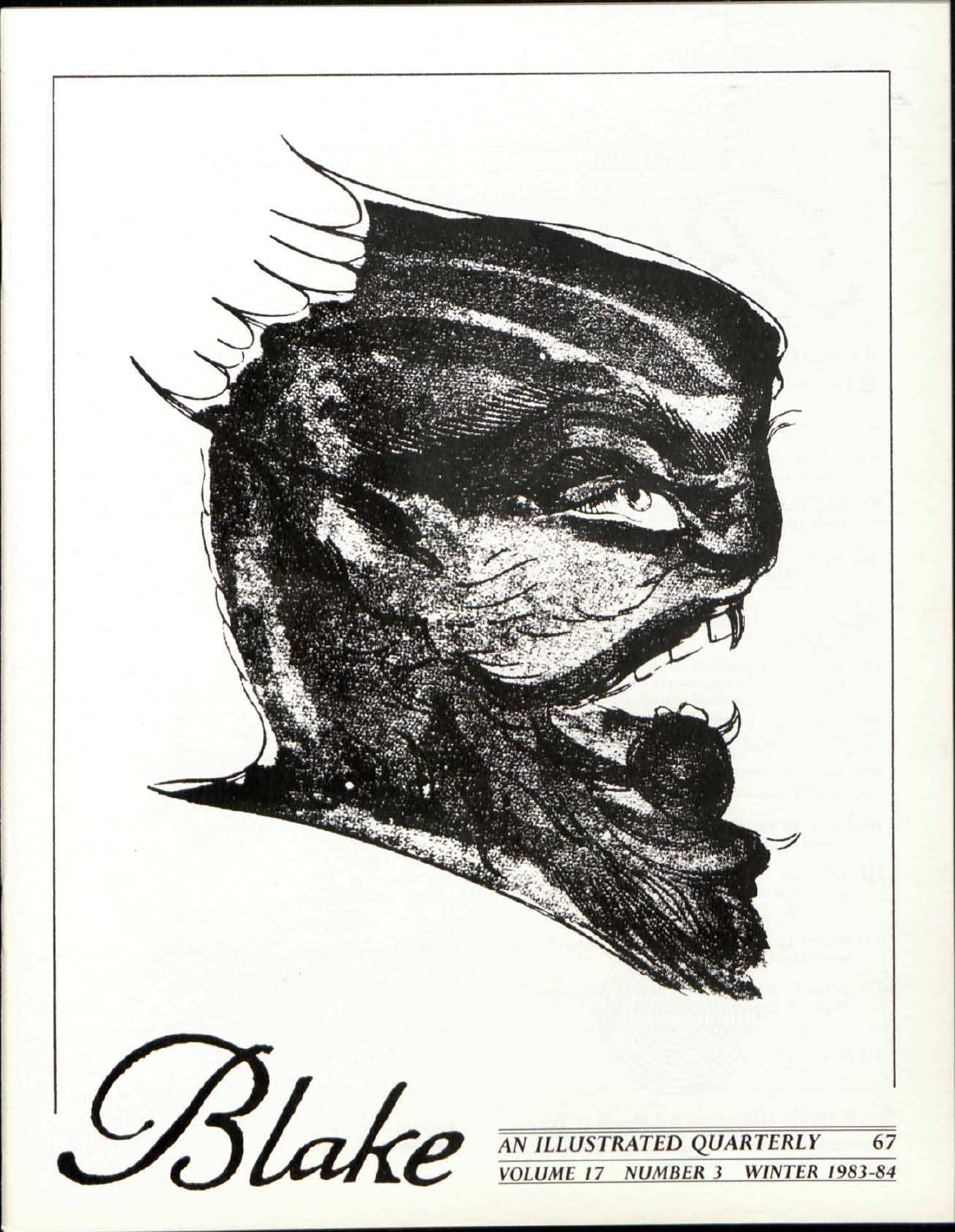

## *AN ILLUSTRATED QUARTERLY* 67 *VOLUME 17 NUMBER 3 WINTER 1983-84*

# *CONTENTS*

84 Kabbalistic Sources — Blake's and His Critics by Sheila Spector

### *MINUTE PARTICULARS*

- 102 Shaw, Tolstoy and Blake's Russian Reputation by Nicholas A. Warner
- 104 A Note on William Blake and the Druids of Primrose Hill by Dena Taylor
- 105 The National Gallery and Blake's *Spiritual Form of Pitt Guiding Behemoth* by Raymond Lister

#### *REVIEWS*

- 107 Morris Eaves, *William Blake's Theory of Art,* reviewed by Hazard Adams
- 111 Joachim J. Novalis, *Blake and Novalis: A Comparison of Romanticism's High Arguments,* reviewed by Detlef W. Dorrbecker
- 114 Michel Le Bris, *Romantics and Romanticism,* reviewed by Dennis M. Read
- 117 James D. Boulger, *The Calvinist Temper in English Poetry,* reviewed by Dennis M. Welch

119 Newsletter

© 1984 by Morris Eaves and Morton D. Paley

## *CONTRIBUTORS*

HAZARD ADAMS's neo-Blakean *Philosophy of the Literary Symbolic,* with a chapter on Blake, appeared this fall. His *Joyce Cary's Trilogies,* also containing discussion of Blake, is due in December. Both books are published by Florida.

DETLEF W. DORRBECKER is a collector of books and an amateur bibliographer. He teaches art history at Trier University.

RAYMOND LISTER is a Fellow of Wolfson College, Cambridge, and a Syndic of the Fitzwilliam Museum. From 1976 to 1980 he was Chairman of the Federation of British Artists and from 1970 to 1980 President of the Royal Society of Miniature Painters, Sculptors and Gravers. He has written several books on Blake and his followers.

DENNIS M. READ teaches English at Denison University, Granville, Ohio. He is completing a book on Blake, Cromek, and the economics of art in early ninteenth-century England.

SHEILA SPECTOR'S primary scholarly interest is Judaic influence on Blake, especially kabbalistic. She has compiled *Jewish Mysticism: An Annotated Bibliography on the Kabbalah in English* for Garland Publishing (forthcoming), and written an article "Death in Blake's Major Prophecies" *(Studia Mystica,* forthcoming).

DENA TAYLOR has recently completed her Ph.D. at the University of Toronto, writing on the Kabbalistic elements in Blake's poetry and designs. She has published two articles on science fiction in *Extrapolation* and a number of short stories.

NICHOLAS WARNER is Assistant Professor of English and Comparative Literature at Claremont McKenna College. He has published several articles on Russian literature and on literature in relation to the visual arts, and is now completing a book on Blake's iconography.

DENNIS M. WELCH, Associate Professor of English and Humanities at Virginia Polytechnic Institute, is working on essays concerning Blake's reading of *Comus*  and *Night Thoughts.*